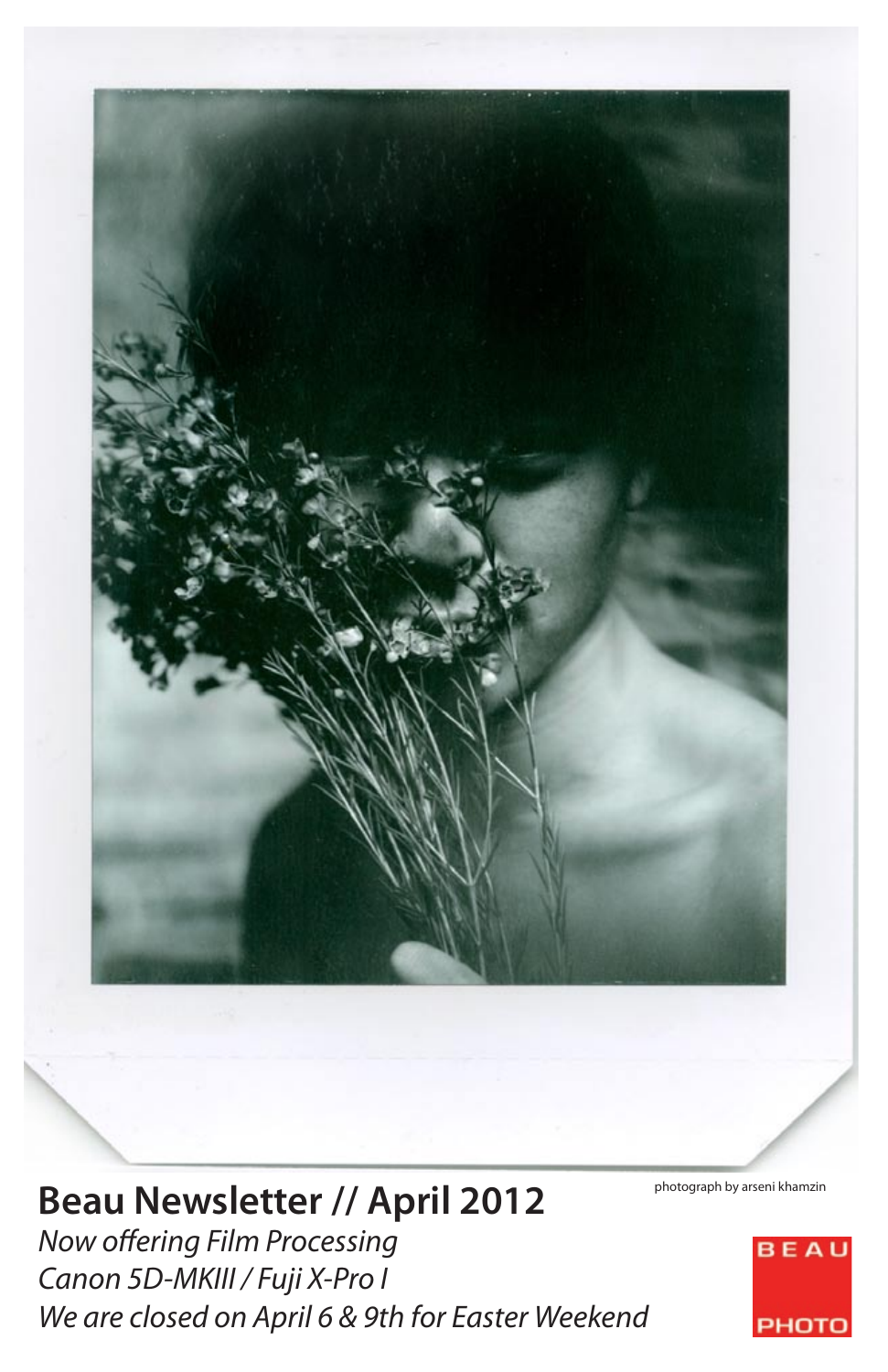# FILM / ANALOG NEWS

ARSENI K.

# *now offering film processing!*

In partnership with CustomColor Pro Lab, Beau Photo Supplies is now accepting film for processing at our store. We are offering competitive pricing on film processing and scanning as well as the convenience of our location.

For the month of April - get 30% off scanning and 10% off the film processing prices below! Please see our website or come into Beau for scanning prices.

## C41 processing Dip & Dunk

Push / Pull

Push +3 stops maximum in 1/4 and 1/3 increments Pull -1 stop maximum in 1/4 and 1/3 increments

| Film size / Service | prices      |
|---------------------|-------------|
| 135 - 24 ехр.       | S.<br>4.50  |
| 135 - 36 ехр.       | \$4.95      |
| 120                 | \$<br>4.50  |
| 220                 | S<br>9.99   |
| 4 x 5               | S<br>5.00   |
| 5 x 7               | \$<br>7.00  |
| 8 x 10              | \$<br>11.00 |
| 110/120/126/127     | Ŝ<br>6.00   |
| front / end clip    | S<br>5.50   |
| push / pull         | S.<br>3.00  |
| cross process       | S<br>5.00   |
| C41 dev. & contact  | \$13.99     |

### E6 processing Dip & Dunk

Push / Pull

Push +3 stops maximum in 1/4 and 1/3 increments Pull -1 stop maximum in 1/4 and 1/3 increments

| Film size / Service       | prices     |
|---------------------------|------------|
| 135 - Dev Only 24 exp.    | S.<br>6.99 |
| 135 - Dev Only 36 exp.    | s.<br>8.50 |
| 135 - Dev & Mount 24 exp. | \$10.99    |
| 135 - Dev & Mount 36 exp. | \$14.99    |
| 120                       | S.<br>8.50 |
| 220                       | \$13.99    |
| 4x5                       | 5.00<br>s. |
| 5x7                       | S.<br>7.00 |
| 8x10                      | \$12.00    |
| 11x14                     | \$22.00    |
| front / end clip          | \$<br>5.00 |
| push / pull               | s.<br>3.00 |
| cross process             | \$<br>5.00 |
| E6 dev. & contact         | \$16.49    |

## **B+W processing Dip & Dunk**

CustomColor uses Kodak X-tol developer

Push / Pull - unlimited stops

| Film size / Service | prices     |
|---------------------|------------|
| 135/120/110/126/127 | 6.00<br>S  |
| 220                 | \$12.00    |
| 4 x 5               | \$<br>5.00 |
| 5 x 7               | S<br>7.00  |
| 8 x 10              | \$11.00    |
| front / end clip    | \$<br>5.00 |
| push / pull         | 3.00<br>S  |
| B+W dev. & contact  | \$13.99    |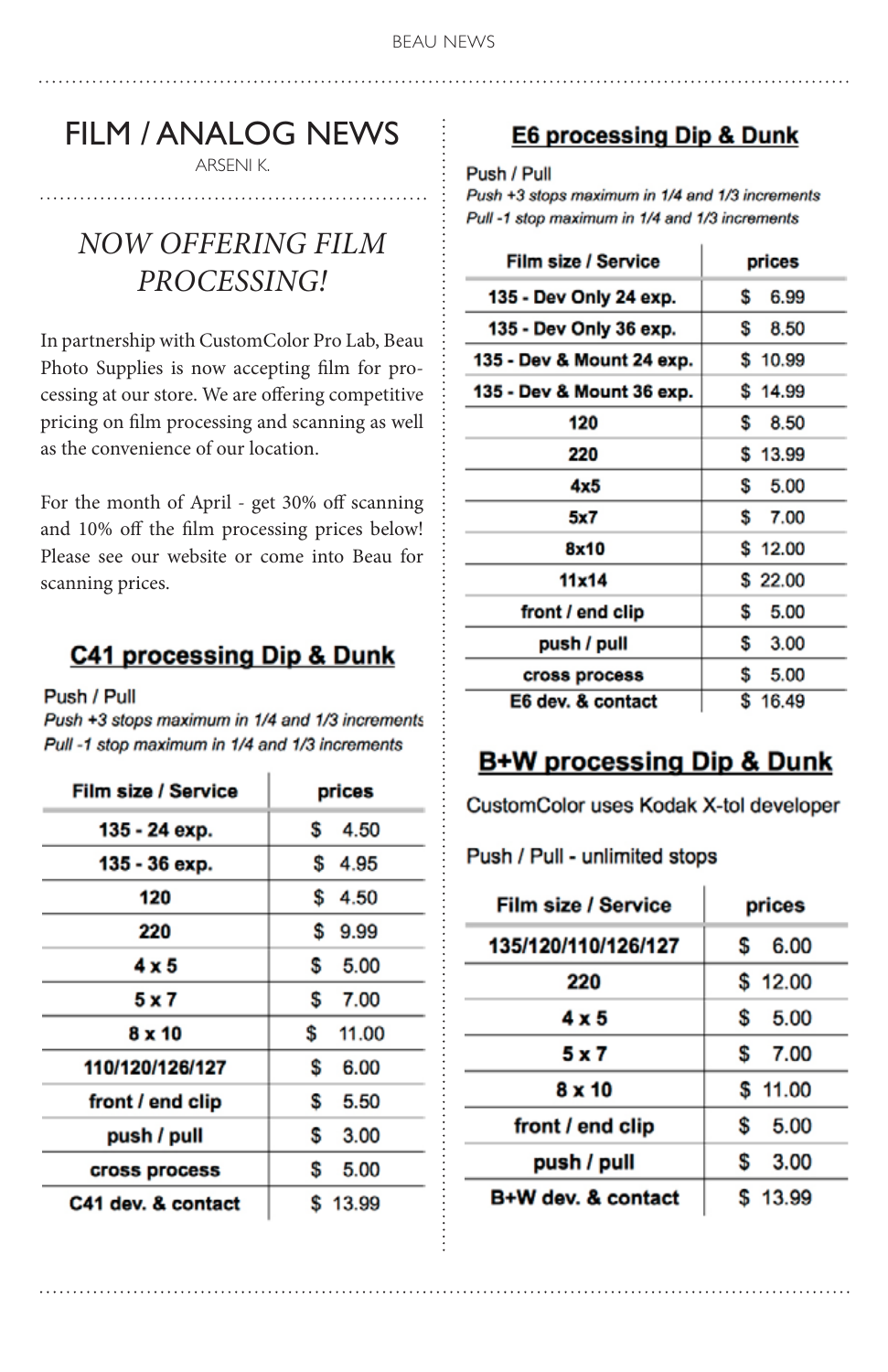### *EKTACHROME FILM DISCONTINUED*



After over 70 years in production, Kodak has now discontinued their Ektachrome Reversal Film lines. E100G and E100VS will be no more, and Fuji Slide Films are taking their place.

We have ordered a large amount of E100G and E100VS in 35mm for anyone looking to buy up existing batches of the film - dated fresh until 10/2013. Come in and grab yours while supplies last!

> *E100G 135-36: \$14.59 E100VS 135-36: \$14.59*

#### *E-6 / C-41 SELF-PROCESSING KITS*

Beau is now carrying Arista C-41 and E-6 film processing kits for the enthusiasts who wish to try their own color film processing at home.

These easy to use kits come in 1qt sizes supplied with all the chemistry you need to get started.

> *Arista Rapid C-41: \$44.29 Arista Rapid E-6: \$53.78*

#### *SHORT-DATED FUJI INSTANT FILM*

We have a batch of Fuji instant packfilms that expire at the end of March. These films have

been stored in a refrigerated setting and are now 15% off for the month of April. Come in and get yours today.

> *FP-100B - \$14.99 FP-3000B - \$12.99 FP-100 C45 (4x5") - \$32.12*

#### *POLAROID 600 ORIGINAL*

We are also stocking an extremely limited amount of Polaroid 600 film. This is a hard to find item and we are matching online retailers' prices.

Limit 3 per customer.



*Polaroid 600 Original - \$42.00*

#### *WORLDWIDE PINHOLE PHOTO DAY*

**Sunday, April 29th, 2012** - Get 10% off all pinhol[e](http://www.pinholeday.org)  cameras in store for the month of April!

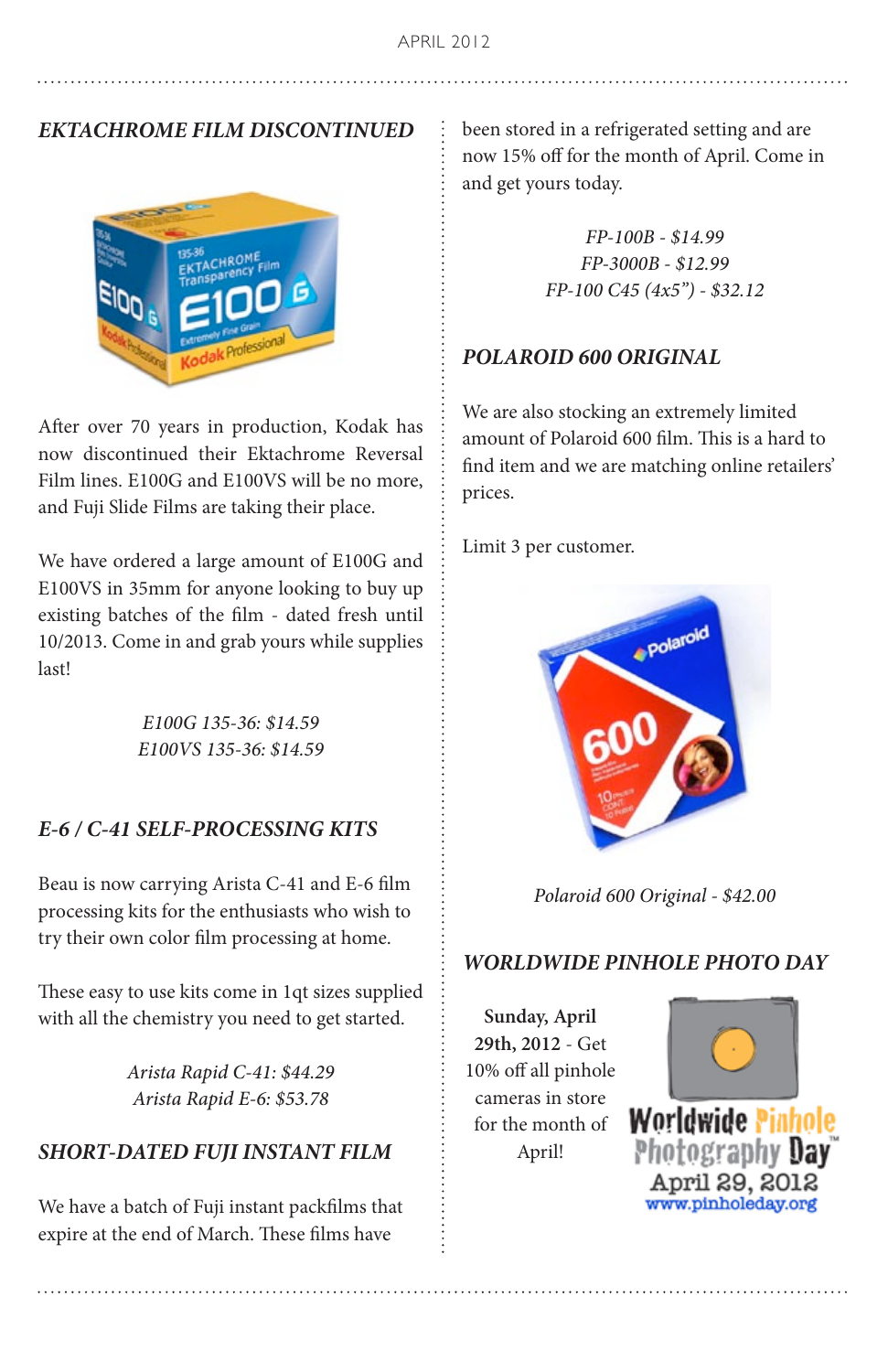# DIGITAL NEWS

MIKE M.

#### *Nikon D3X on Sale (\$6640)*

With the massive popularity of the new D800, we feel it's time to move some D3X inventory by putting an aggressive sale price on it. The regular price on it was \$7399 but for April we are putting it on sale for \$6640 (*while supplies last*) If you need a high megapixel Nikon, in a body that is even more pro oriented than the D800, then this is the camera for you.

Rent the D3X and get up to two days worth of rental charges toward the purchase price as well. Starting April, we have dropped our D3X rental pricing significantly!

#### *Adobe Lightroom v4*



Our inventory of Lightroom 4 upgrades and full versions are due the first week of April. Lightroom v4 is a significant upgrade with many new features and enhanced abilities to adjust images in many more dramatic ways than ever before. In addi-

tion, v4 boasts a new mapping and geotagging module which makes it easy to auto-tag images with longitude and latitude using GPS track log data. The print module has been enhanced as well and you now have the ability to preview an image for printing, or print proofing. This allows you to get a much better idea on how an image will print, what the gamut limitations are of your paper & ink combination and how much loss of contrast you might have, allowing you then to perhaps tweak an image specifically to optimize for a particular paper.

There is a 30 day trial version available direct off Adobe's website for you to evaluate and if you decide you'd like to buy it, drop buy Beau Photo and pick up a boxed copy for yourself!



#### *NEW! Canon EOS-5D Mark III (\$3739)*

After a long wait for an announcement of a successor to the 5D Mark II, and then only a short wait after the announcement was finally made, the new Mark III is indeed now available for sale and for rental. As of this writing, our first shipment is already sold out but hopefully we'll get more soon.

I have had an opportunity to shoot with the new Mark III and came away very impressed. There are substantial improvements in ergonomics and in how the camera operates. As far as image quality, it does seem improved to me with better dynamic range and cleaner high ISO results than the Mark II. The slight resolution increase is not really noticeable though.

For more details and a preliminary image gallery, please see our blog here: http://beauphoto.blogspot.ca/2012/03/canon-

eos-5d-mark-iii-preview-images.html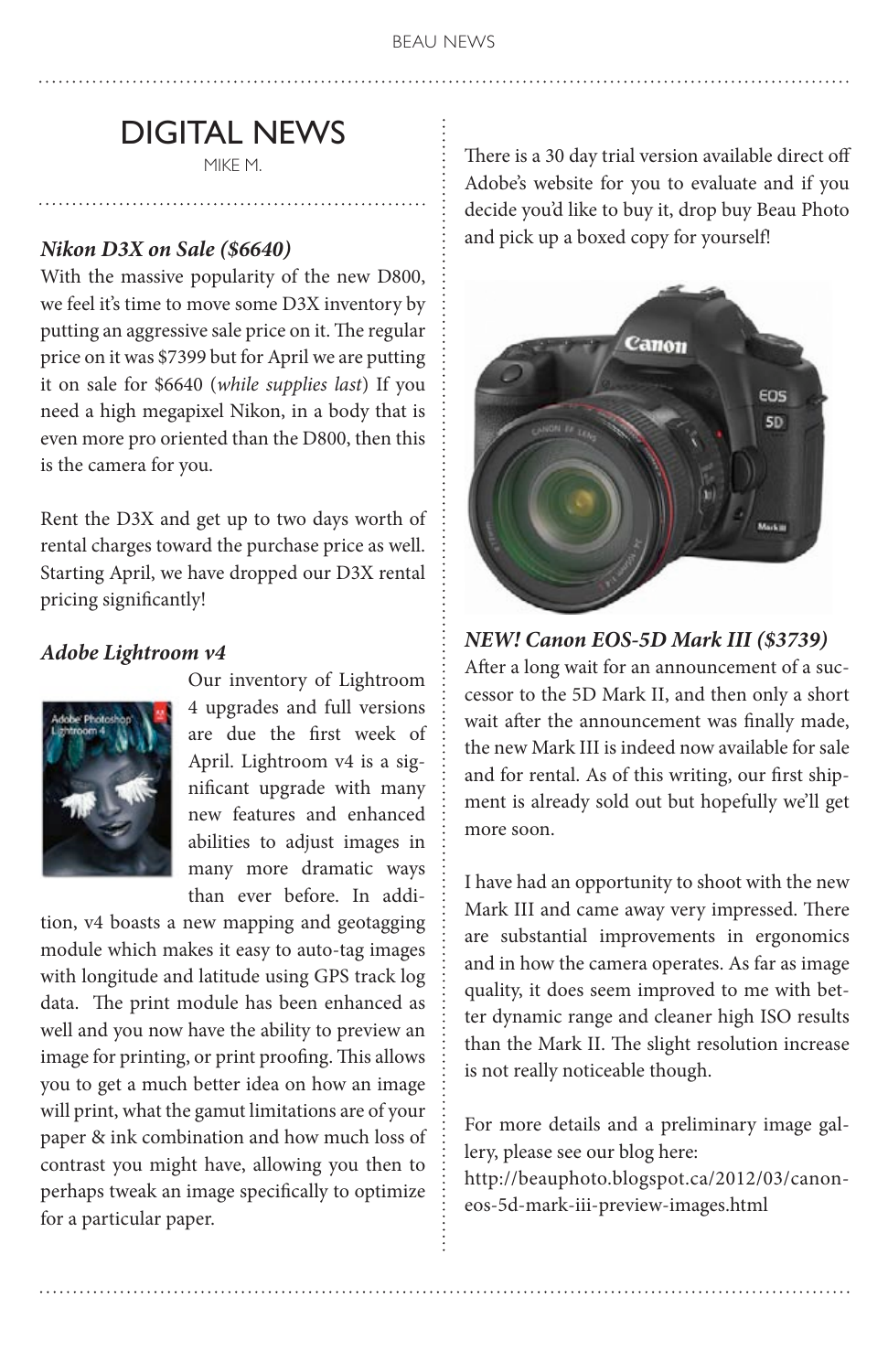#### *NEW! Fujifilm X-Pro1 (\$1699)*

The new "rangefinder style" X-Pro1 has hit our shelves. I had a chance to use a pre-production model recently and based on even the pre-production unit, I can already say that the dynamic range, colour and sharpness of this new sensor is superb. In addition, high ISO noise was so well controlled that I would compare its results to those from a full-frame Nikon D3s, at least up to ISO 3200. I will do some more detailed comparisons once I have a production camera to test.



Watch for my review and images here: http://beauphoto.blogspot.ca/2012/03/fujifilmx-pro1-review-images.html

#### *New Cameras, lots of them!*

The Canon 5D Mark III, the Nikon D4, the Nikon D800 and likely even the Fujifilm X-Pro1... all cameras that have started shipping or are imminent. Are you on our pre-order list? Well unfortunately some of these new cameras are extremely constrained and in some cases we only got a very small percentage of what we had ordered. If you already received your new camera, I hope you are enjoying it! If you are still waiting I urge patience and as I find out more, I will let people on my lists know!

#### *Cinevate Sale Extended, while supplies last!*

We still have inventory on hand of items that we bought during the big Cinevate sale last month.

If you didn't get the slider you wanted, or other Cinevate items we might have, give us a call and we'll let you know if we still have one at the sale pricing! These sale items will be roughly 25% off the regular price, so the savings could be substantial!

#### *Wacom Intuos 4 Clearance*

With the Wacom Intuos 5 tablets now shipping, we are clearing out our existing Intuos 4 stock. We have medium and large Intuos 4 tablets left



at \$339 and \$449 respectively. While the new Intuos 5 tablets do have the benefit of also being multi-touch, what Wacom has done is remove the very cool and useful OLED displays beside the buttons on the tablet.

With the Intuos 4 medium and large, at a glance you can see what functions have been assigned to their buttons, but on the Intuos 5 they have left out these displays entirely. There is now an on-screen popup display identifying the buttons but the always on, glowing OLED displays were very cool I thought. If this OLED function display feature is something you'd like to have on your tablet, then don't wait long as the Intuos 4 stock is nearly gone. Call us ASAP!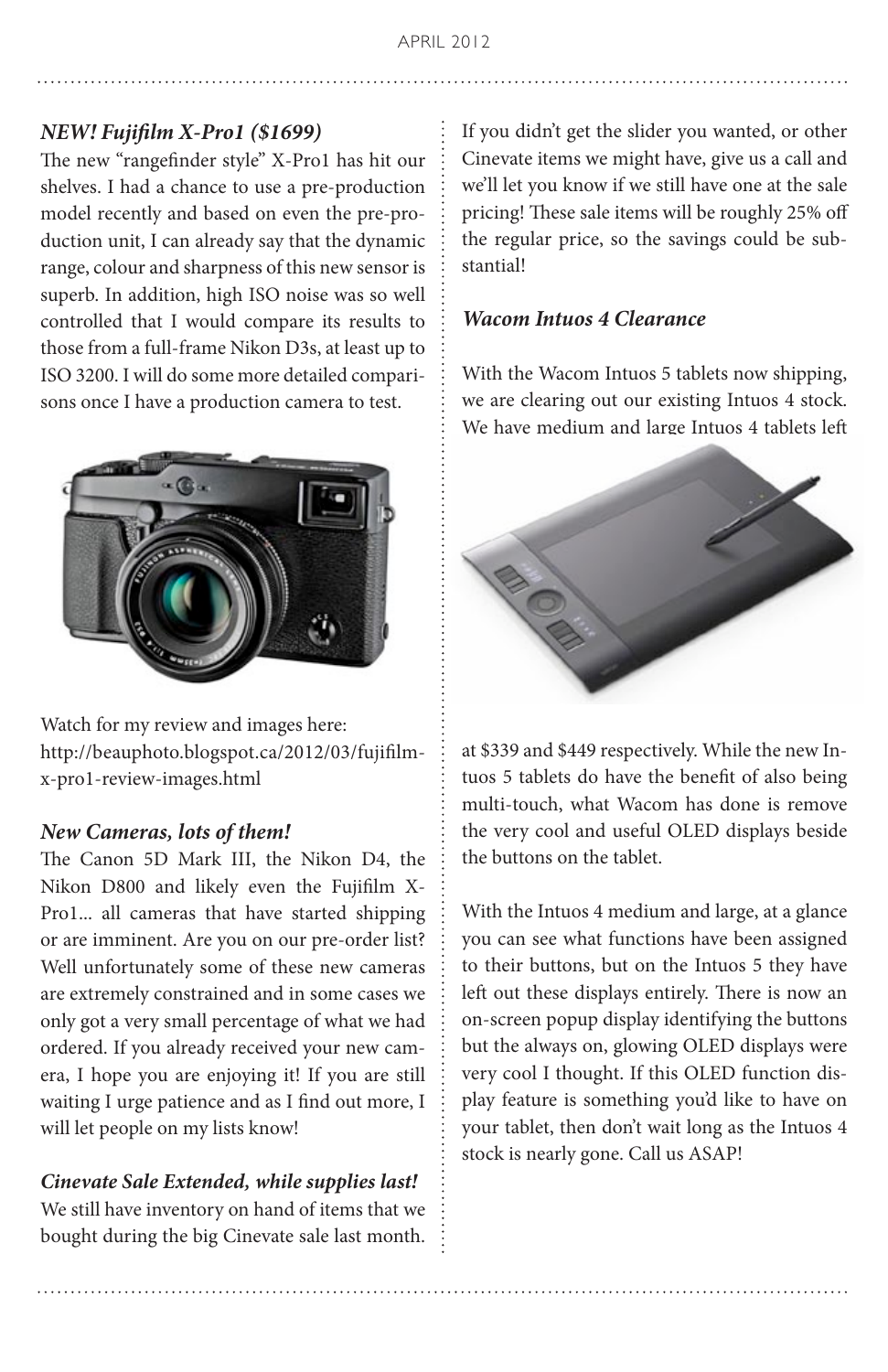# PRO SALES

KEN S.

I am finally catching my breath post Fusion 2012, slowly getting back to the routine. You should check out my Fusion wrap-up post on our blog : http://beauphoto.blogspot.ca/2012/03/fusion-2012-recap.html. There is a really cool time lapse (thanks Mike! ) Again thanks to all who came out to make this event our most successful ever!

As part of Fusion 2012 we now have a lot of new cool DSLR video gear to sell and rent. Check out Jason's rental section for details on new rental gear. But for those who want to own their toys... we now have high-end headphones from Sennheiser that will help you critically monitor the sound you are recording for your videos. We have a great selection of ZOOM handy recording devices: H1, H2n and H4n and accessories. We have just received a shipment of Røde mics and wind screens. We also have a great selection of Cinevate sliders some of which are still on sale (see Mike's Digital post).

We are expecting our shipment of Steadicam MERLIN 2 any day now as well as our new line of Tiffen ND+Ir filters.

We decided to carry over some sale prices for those who are still looking for a great deal:

#### *Sennheiser MKE 400:*

Rugged, compact and versatile for great video sound. This is a great compact shot gun microphone for cameras with a hot shoe mount and external microphone input. Features; Rugged all-metal housing, maximum side noise rejection, optimized for video recordings, switchable sensitivity for long and short distances, switchable wind noise filter, approximately 300 hrs operating time (from a single AAA battery), integral shock-mount for rejection of handling noise, foam windshield included.



Check out more at: http://www.sennheiser.com/ sennheiser/home\_en.nsf/root/spec\_mke400

> *Regularly \$279.95 Super sale price: \$215.95*

#### *Beachtek DXA- SLR*

The DXA-SLR gives you everything you need to connect professional audio gear to your camera to capture superb sound. The DXA-SLR is very easy to set up and use. The Good/Peak signal indicators show the ideal input levels at a glance while the headphone output lets you monitor what you are recording. The enhanced AGC Disable feature works even better at controlling the wild swings of the Auto Gain Control that plague most cameras. This dramatically reduces the noise during quiet moments of recording allowing you to record two channels of clean audio. You can also monitor the playback audio from the camera. Fits neatly under any camera

and can also be mounted to a tripod. Operates on one 9 volt battery.



*DXA-SLR Reg. \$399.00 / Sale \$349.00 Bonus : Free multi mount a 89\$ value DXA-5DA Reg. \$329.00 / Sale \$299.00 Bonus : Free multi mount a 89\$ value*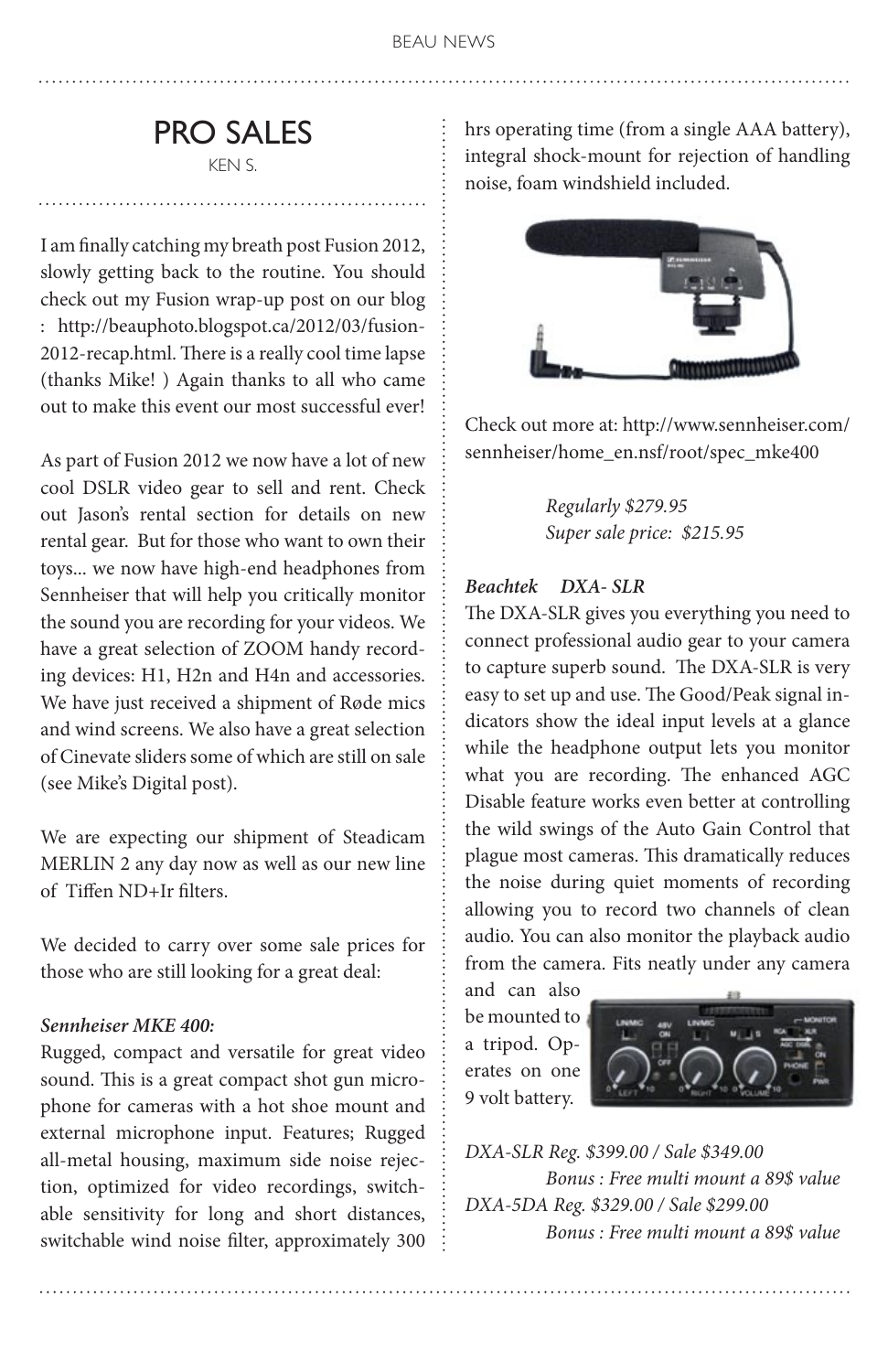So even if you did not attend Fusion 2012 you can reap some of the great benefits!

#### *10% off Consignment and Used Film Cameras:*

We have a great selection of film cameras right now so come in and check out all the Nikon, Pentax, Contax, Minolta, and Yashica cameras . Also for the month of April take 10 % off all film cameras! Come in while the selection is best!

## RENTALS

JASON K.

#### *4 Day Easter Weekend Rental Alert!*

Pick up Thursday, April 5th and return your items on Tuesday April 10th - bonus 2 days for free!

## *New for rent!*

#### *Nikon D4*

Yes! After a long wait, the Nikon D4 is finally here! This camera is an amazing piece of engineering that is virtually guaranteed to help you make the best images possible. With 10fps with full AF & AE (11fps in manual mode), this is a sports shooters dream, and with it's  $100~12,800$ ISO normal (50~204,800 ISO extended) range, this is also the concert & wedding photographer's Holy Grail of image making. \$300/day.

#### *Canon 5DmkIII*

Another long awaited camera, the Canon 5DmkIII is an improvement over the still great 5DmkII in many aspects. The video quality is improved, as are the audio controls. The 61 point AF system is noticeably more accurate and faster (61 points vs. 9!) and the 63 zone metering promises more accurate metering. Frame rate has been improved to 6fps, up from 4fps. \$225/day

#### *Cinevate Atlas FLT Vertical Slider Kit with Counterbalance*



We have listened to our valued customers who have been bugging us for a vertical slider kit of some sort, and we have complied! We have just taken delivery of the Cinevate Atlas FLT All Terrain Vertical Kit for those of you that need that special vertical shot. This will open up an entirely new dimension to your video production value. \$50/day

#### *Film Bodies - 10% off during April*

I have recently noticed more more clients interested in shooting film lately, and I would like to take this opportunity to remind you that Beau Photo does rent film cameras. We have everything from Nikon & Canon 35mm film SLRs

to Mamiya & Hasselblad medium format cameras up to 4x5 and 8x10 large format cameras.

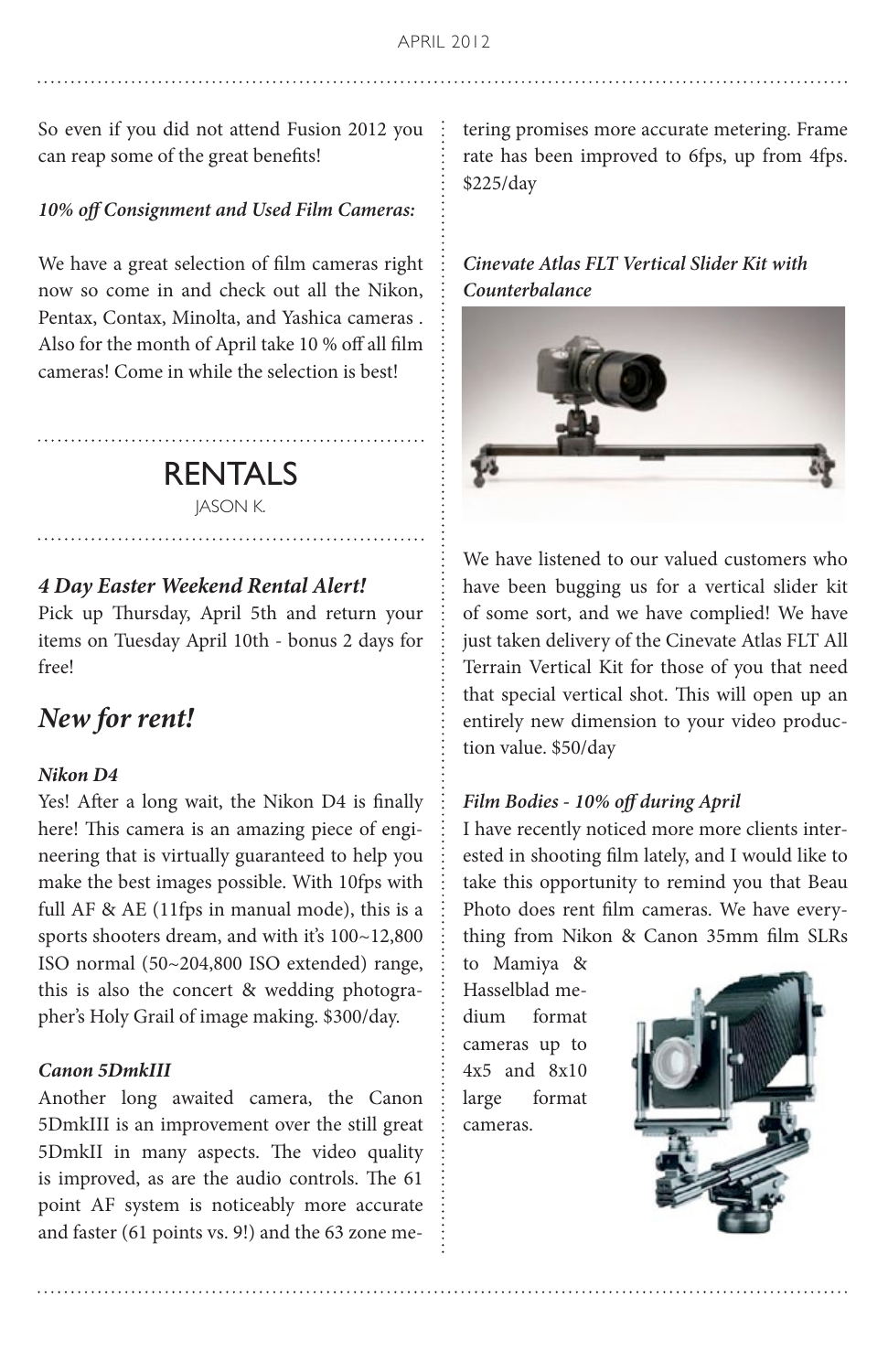# RENAISSANCE ALBUMS

SIMON B.

#### *ESSEX BOOK Sample now in Store!*

Next time you visit us ask to see our new Renaissance Essex Book, it's a fresh and innovative thin page book, designed and crafted with seamless panoramic prints and a focus on clean lines and simplicity. Later this month we will receive even more samples from the factory such as the new "metallic page album," aluminum cover album and new swatch sets.

BEAU Photo & Renaissance Albums will be attending two shows this month: I hope you can make either the East or West coast shows.

*PPOC 43rd Annual National Conference April 21 – 25, 2012 in Halifax, NS* http://www.halifax2012.com/

*Canada Photo Convention 2012 April 24 – 25, 2012 in Delta Burnaby Hotel, B.C* http://canadaphotoconvention.com/

# PRESENTATION PRODUCTS

BARB B.



I hope you're not too jealous.. I've returned from 3 weeks in Belize, under mostly sun-drenched conditions (there were several days of torrential rains and high winds due to the tornadoes and hurricanes in the Southeastern States and Cuba). I've got about 10 GB of photos of birds, animals, Mayan Ruins, and amazing scenery to sift through in the coming weeks.. a couple of tough personal goals were accomplished (I finally captured both a howler monkey and a Montezuma's Oropendula with my new long lens Canon Pow-

erShot SX40HS 'Stalker' Cam), and we had some fun flights in very small aircraft around the country.



Many studios are planning their Grad presentations at this time. If you're looking for Certificate folders or folios to be branded with school logos, or have portrait packages to present, don't hesitate to send me your specifications and I'll give you as many options as I can. If you already have the stamping dies, we can send them to your factory of choice to be used; the dies can either be left on-premises for future use, or returned to you.

We carry in stock, photo mounts from Economical to Deluxe quality: Panel mounts, Easels and Folders from 2x3 right up to 8x12 in various colours and cardstocks. We still stock folders for 'proof' sizes for both 35mm and 120mm film for you purists, as well as the standard enlargement sizes up to 8x10 & 8x12. We don't stock 11x14 folders any more, but I can special order them as needed.

Happy Easter!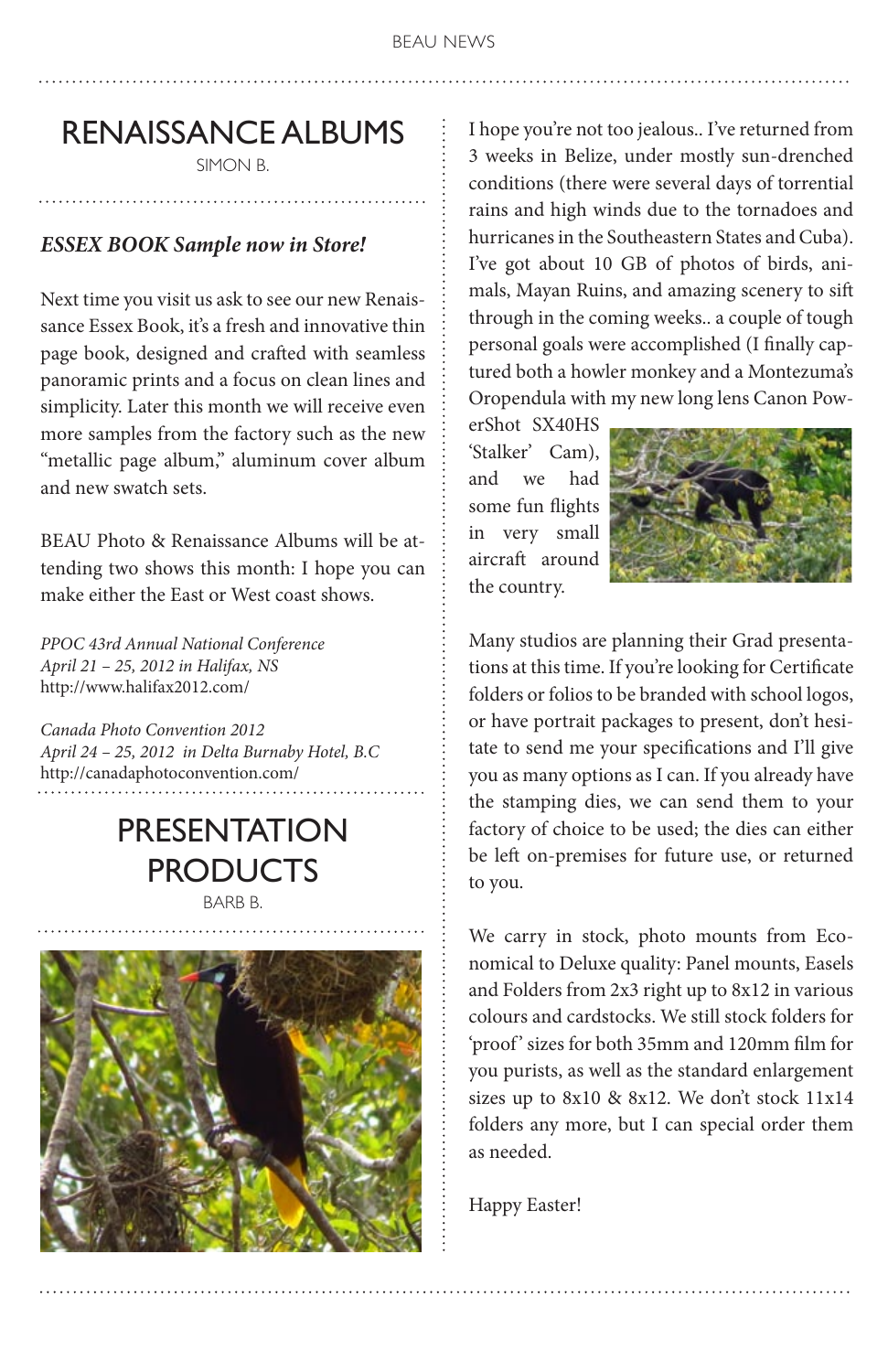### **ACCESSORIES** MACIEJ W.

*LowePro* Fastpack 350



If you're looking for a nice good size bag, with quick access to your gear, as well as one that will hold your laptop, LowePro Fastpack 350 is your answer.

This bag will hold a pro DSLR with lens attached (up to 70-200mm f/2.8), as well as 2-3 additional lenses and other bits and pieces. On top of that, it will fit your 17" laptop! And we all know how hard it is to find a good bag that will accommodate all these needs.

#### **\$125.95**

#### *Tamrac Filter Case*

We have brought in a great little Tamrac filter case. It provides a quick access to three filters (up to 77mm) held in separate, foam-padded slots. You can attach it to the shoul-



der strap and backpack harness of Tamrac's compatible products (and most other brands of bags too).

 **\$12.95**

## EVENTS

*Come join Beau Photo at these great events!*

#### **{ PPOC Canadian Imaging Conference and TradeShow }**

5 days of fantastic seminars along with the largest 2 day photographic trade show in Canada April 21-25th / Halifax, Nova Scotia http://www.halifax2012.com/

#### **{ Speedlight Intensive Workshop }**

An intensive workshop under the guidance of two photographers using models! April 29th, 2012 - 12:30 - 4:30pm / Vancouver Visit http://kalemphoto.com/photographer/ for more details.

#### **{ The Canada Photo Convention }**

Join us at this exceptional event with multi-awardwinning speakers to inspire and teach you. http://canadaphotoconvention.com/ April 24-25th 2012 / Burnaby, BC

#### LESS THAN 25 TICKETS REMAINING

#### **{ Image Explorations }**

This is a week of dynamic professional development (with top instructors from North Amercia), fun, and fellowship with people who believe that photography is a passionate and rewarding career. July 15-19, 2012 / Shawnigan Lake School http://www.imageexplorations.com/

#### **{ Worldwide Pinhole Photography Day }**

*Sunday, April 29th, 2012* - to celebrate, Beau Photo is offering 10\$ off pinhole cameras during April. See more at http://www.pinholeday.org/